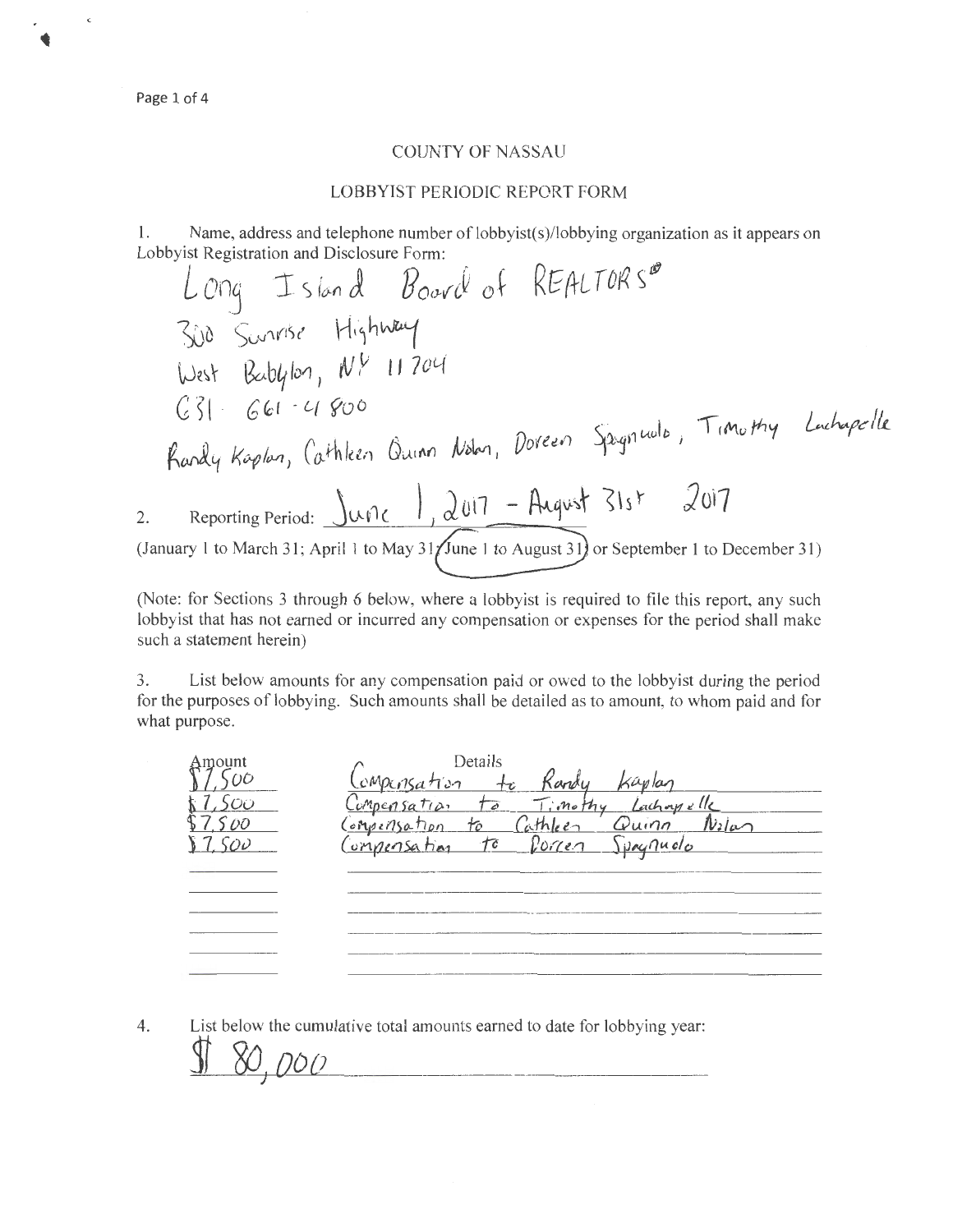Page 2 of 4

 $\overline{\phantom{a}}$ 

0

5. List below amounts for any expenses expended or incurred by the lobbyist during the period for the purposes of lobbying. Such amounts shall be detailed as to amount, to whom paid and for what purpose.

| Amount     | Details                                                                                       |
|------------|-----------------------------------------------------------------------------------------------|
|            |                                                                                               |
| ---------- |                                                                                               |
|            | <b><i><u>PERSONAL PROPERTY AND PROPERTY AND RESIDENCE AND RESIDENCE AND RESIDENCE</u></i></b> |
|            | _____                                                                                         |
|            |                                                                                               |
|            |                                                                                               |
|            |                                                                                               |
|            |                                                                                               |
|            |                                                                                               |

6. List below the cumulative total amounts expended to date for lobbying year:

(In lieu of completing 7 through 10 below, you may attach a copy of your Lobbyist Registration and Disclosure Form, provided the information has not changed.)

7. List whether and where the lobbyist(s)/lobbying organization is registered as a lobbyist (e.g. Nassau County, New York State):

*fJ VS* JLo~~ <sup>~</sup>*YL* <sup>0</sup>ff c~ *of*  AJtt-S ~ ~t~ <sup>I</sup> 5CA- ~cl k *{.:* <Mlf/ <sup>J</sup> *fi,L* ~ */VY5 'tJ YS* 

8. Name, address and telephone number of client(s) by whom, or on whose behalf, the lobbyist is retained, employed or designated.

Lo <sup>~</sup>':fs-- }Vcfl; *80o-rJ o.f RtAL ft>Rr* iP 3DD SW\f· )(. H "'Vfl-'1 lJ. Bcb1kn , {IJV 0 7 *0* Lf ( G 31 ) -[,b 1- 4 8DD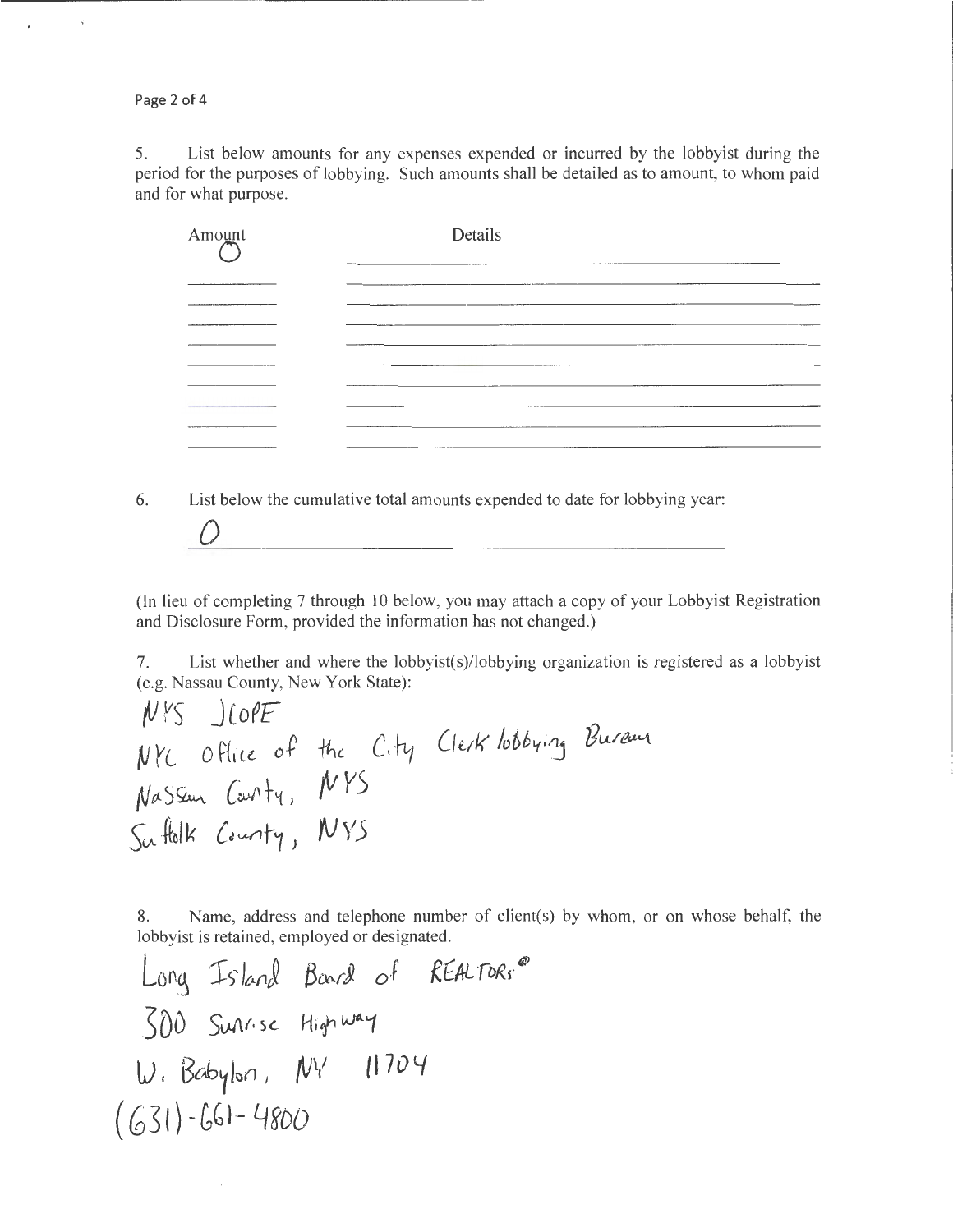Page 3 of 4

9. Describe lobbying activity conducted, or to be conducted, in Nassau County, and identify client(s) for each activity listed, during the Reporting Period.

The name of persons, organizations or governmental entities before whom the lobbyist has 10. lobbied during the period.

NYS Governor + Legislature, Oueens Borough President, NYC (owner), Nassau and Suttolk Executives and Legislatures. Nassan and Suttolk Town Supernsors and Tavin Boards, Villages, Citries of Long Beach and Flen love